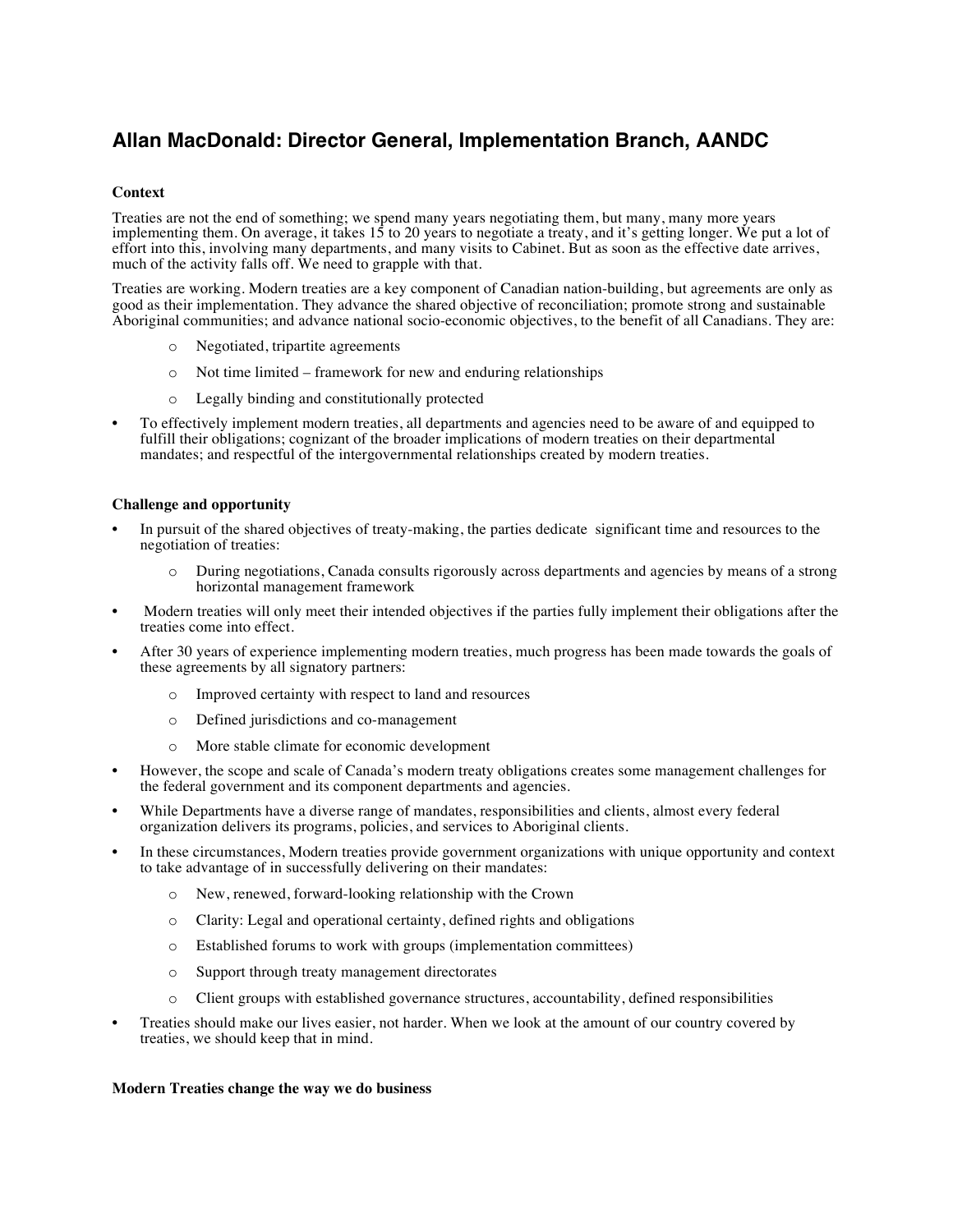- Modern Treaties are unique in the world. They touch on a multitude of subjects and jurisdictions, and include many types of obligations and responsibilities.
- Obligations may be:
	- o One time vs. ongoing:
		- **The time obligations** usually take place early in the post-effective date period (e.g. capital transfers, survey of settlement lands, and the establishment of mandated boards and committees), while **ongoing obligations** require regular or periodic action on the parts of one or more parties (e.g. ongoing participation on committees; ongoing operation of boards and committees; issuing of fishing licenses)
	- o Direct vs. contingent:
		- ! Direct obligations are generally well-defined, and fall under the responsibility of one or two departments (eg. The creation of a new national park, repatriation of artifacts). Contingent obligations are triggered by a future event (e.g. the establishment of a new national park may trigger an obligation to negotiate an impact and benefits agreement)
- Some obligations are the responsibility of one or more departments, while others are the responsibility of government as a whole. These are often triggered by departmental activity in modern treaty areas (e.g. access, procurement and employment provisions).
- Modern treaties are entered into on behalf of the Crown. Virtually every federal organization's mandate intersects with Aboriginal treaty rights at some point, from natural resource development to heritage to procurement.
- AANDC plays an important coordinating role, representing Canada in the overarching modern treaty relationship, and providing guidance to other departments and agencies in fulfilling treaty responsibilities related to their mandates. AANDC also has its own, distinct obligations to implement.
- But *all* departments and agencies have obligations. This creates a horizontal management challenge for Canada.
- Each modern treaty creates hundreds of obligations for federal departments and agencies With 26 modern treaties currently being implemented, Canada is responsible for over 4,000 constitutionally-protected obligations.
- Over 30 departments and agencies have direct obligations under modern treaties, and *all* departments and agencies are subject to broader « whole-of-Government » obligations related to issues like contracting, employment, and consultation.
- *All* departmental activities, programs, policies and legislation must be developed and implemented in a manner that complies with modern treaty provisions.

# **Federal modern treaty obligations: snapshot**

- Modern treaties create specific obligations for many departments and agencies:
	- o Over 30 federal departments and agencies have specific obligations pursuant to modern treaties
	- o Departments are generally closely consulted on the development of these clauses during negotiations, and resources are often allocated to manage these obligations
	- o Relatively high awareness and compliance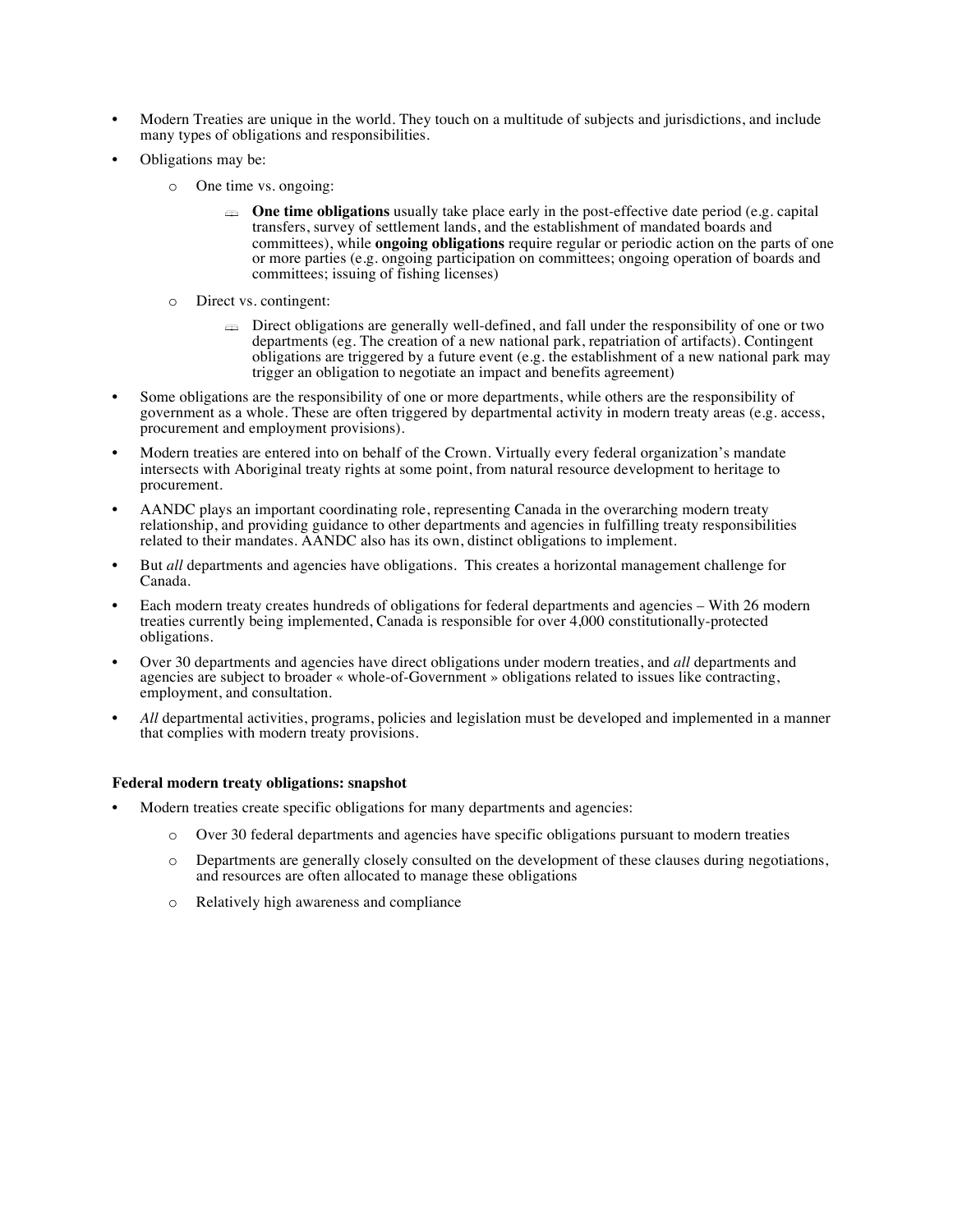

- Every treaty also has several categories of obligations that apply to *all* Departments and Agencies:
	- o Over 400 modern treaty obligations are the responsibility of *all* departments and agencies
	- o These obligations are often triggered by departmental programs, policies, legislation and activities in modern treaty areas
	- o Responsibility for these obligations isn't delegated to specific departments. *All* departments need to remain vigilant to ensure that their activities in these areas are conducted in compliance with the treaties
	- o These obligations are not as well understood, and departments are less prepared to manage them when an agreement comes into effect

**Obligations by category**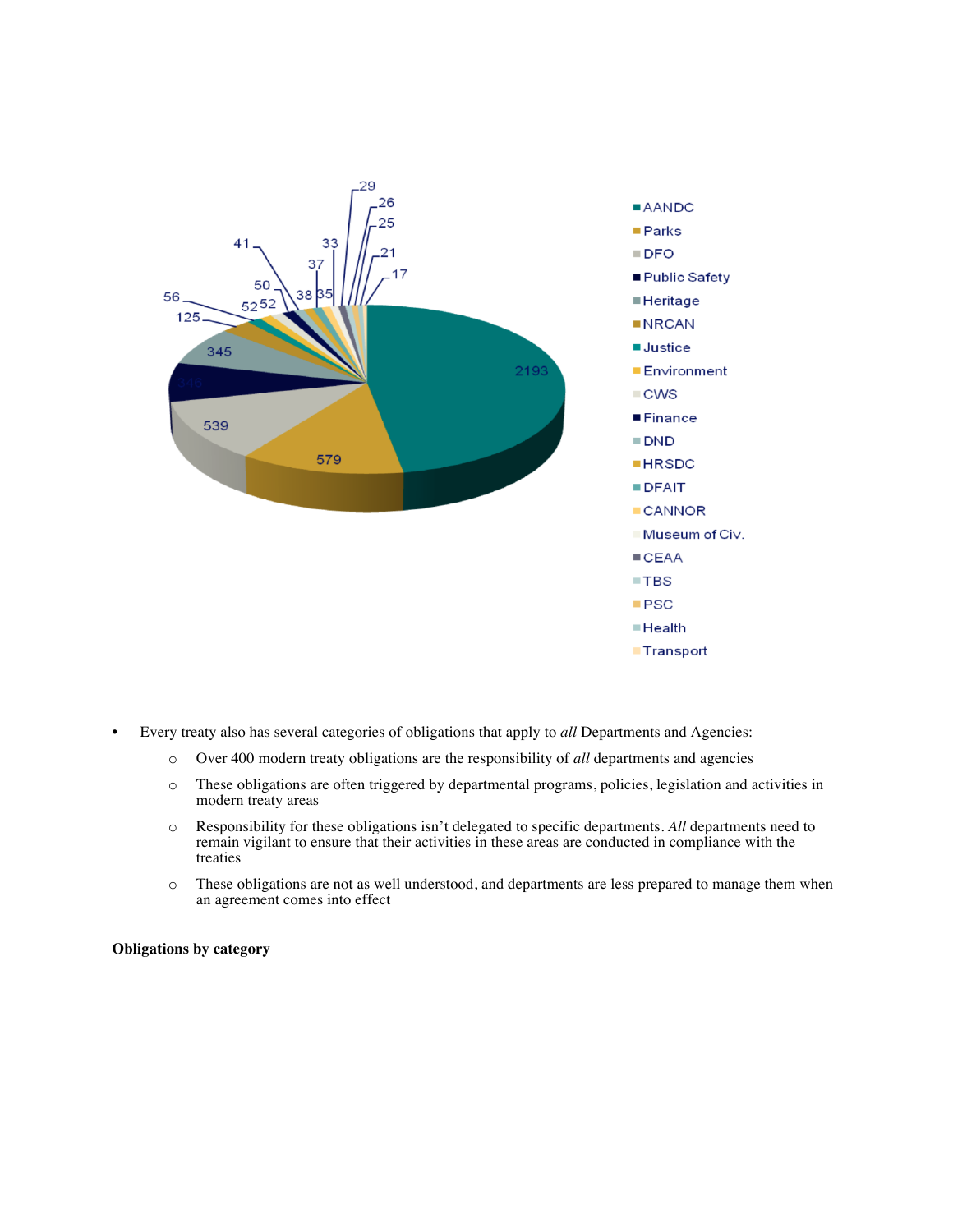

**How do we currently** 

#### **manage modern treaty implementation?**

- The **Implementation Management Framework** sets in place coordination mechanisms. It extends the robust interdepartmental coordination framework already in place for negotiations to also include implementation. It creates a community of implementers by connecting officials across departments in regions, headquarters and management. The Implementation Management Framework includes:
	- o Regional caucuses, ensure collaborative fulfillment of obligations undertaken in the regions
	- o Federal Caucus, provides a forum for the development policy, operational guidance and support to regional operations and senior management
	- o Federal Steering Committee, provides senior management guidance and direction to departments

Evaluation doesn't have enough teeth to ensure that federal departments are complying with the treaties and making decisions consistent with the treaties.

#### **How do we manage modern treaty implementation?**

- Support to departments/agencies through the Implementation Branch
- Treaty management/intergovernmental relations:
	- o Represents Canada in the overall management and maintenance of respectful treaty relationships
	- o Coordinates management of over 2,200 AANDC obligations, both one-time and ongoing
	- o Represents the federal government at implementation committees
	- o Chairs regional caucuses
	- o Informal dispute resolution/issue management
	- o Supports OGDs/Central Agencies on treaty implementation activities
- Implementation Negotiations:
	- o Supports ongoing negotiations and new negotiation processes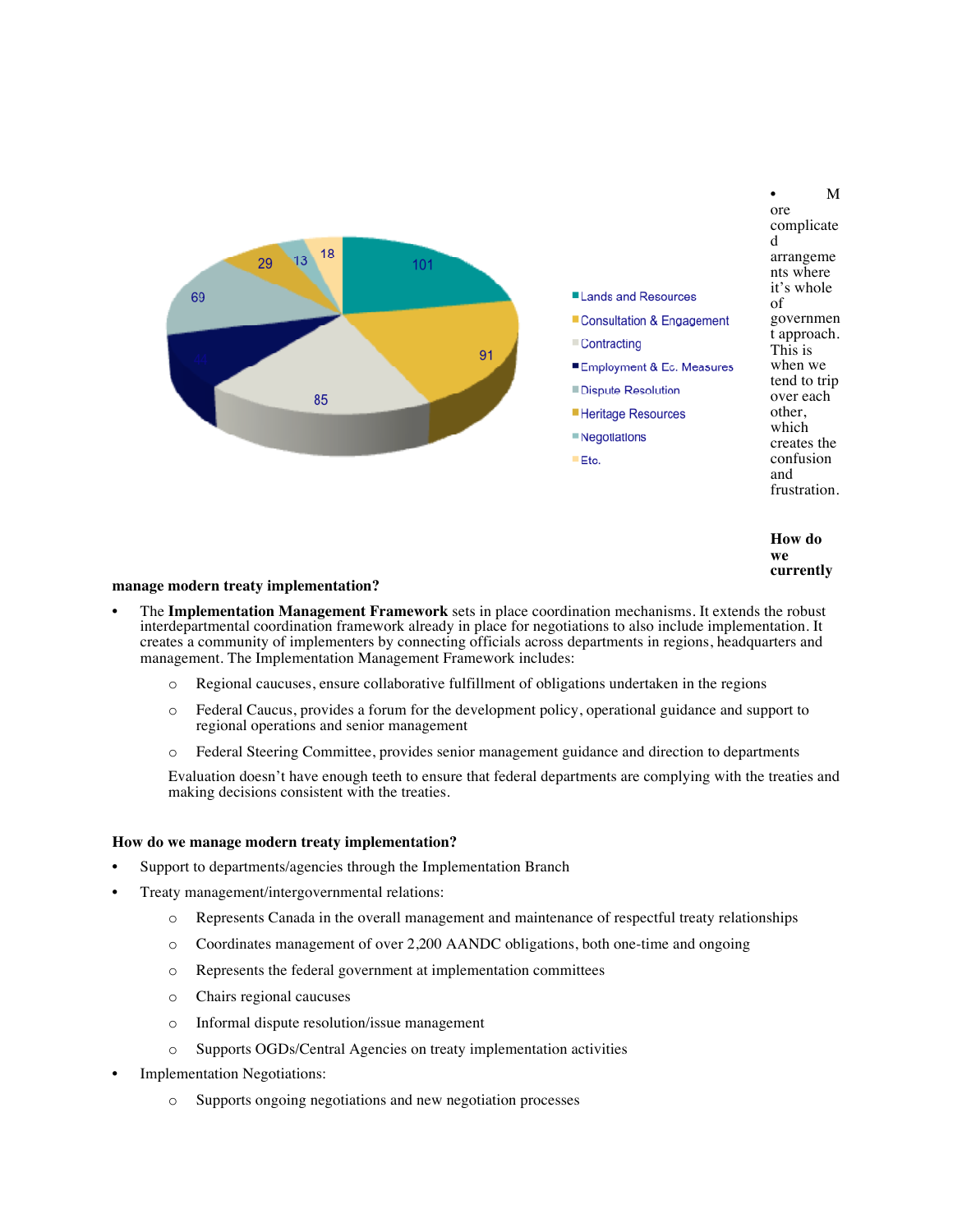- o Collaborates with main table negotiators to ensure agreements are "implementable"
- o Lead the negotiation and drafting of implementation plans
- o Post effective date, lead renewal negotiations of fiscal agreements; implementation plans; and other agreements
- Planning, Policy and Promotion:
	- o Raise awareness and understanding of treaty issues across federal departments and agencies with respect to treaty obligations
	- o Develop resource material to assist federal implementers
	- o Bilateral work with other federal departments and agencies on specific issues

While we do good work, we are hearing that we need to do more. That's one reason why we're here today.

#### **Moving forward: strengthening the whole of government approach**

- Finding solutions to our challenges requires innovation, ongoing effort and dedicated resources in three areas; we are working with LCAC on some of these:
- 1. Education and Awareness:
	- o Raising awareness of federal obligations across departments and agencies
	- o Considering the broader implications of modern treaties on departmental mandates
	- o We are also working with the Coalition on principles of treaty implementation which we hope will guide the federal actions.
- 2. Coordination and Consistency:
	- o We need **oversight with bite**: strengthening coordination and strategic oversight of key treaty implementation issues
	- o Stronger gatekeeping in the development and delivery of federal programs, policies and legislation to ensure compliance with modern treaty provisions
- 3. Accountability:
	- o Strengthening senior-level accountability for departmental obligations for treaty implementation, from the Deputy Minister downwards

#### **What should departments and agencies do?**

- Be aware of comprehensive land claims and self-government agreements; their importance and relevance
- Understand how they work and interact with you business lines (legislative/policy/programs)
- Designate a single DG-level point of contact who is responsible for navigating treaty issues in each department
	- o Ensure that processes for communicating and working horizontally within the department/agencies are in place and understood

## **Concluding Notes**

These treaties are going to be enduring, and right now, we are the Crown. We have an opportunity to improve implementation and strengthen relationships for future generations.

- We never stop negotiating, and we all have a responsibility to continue treaty relationships
- We try to learn from our mistakes
- We are raising awareness, developing guidelines
- We need to improve coordination and consistency